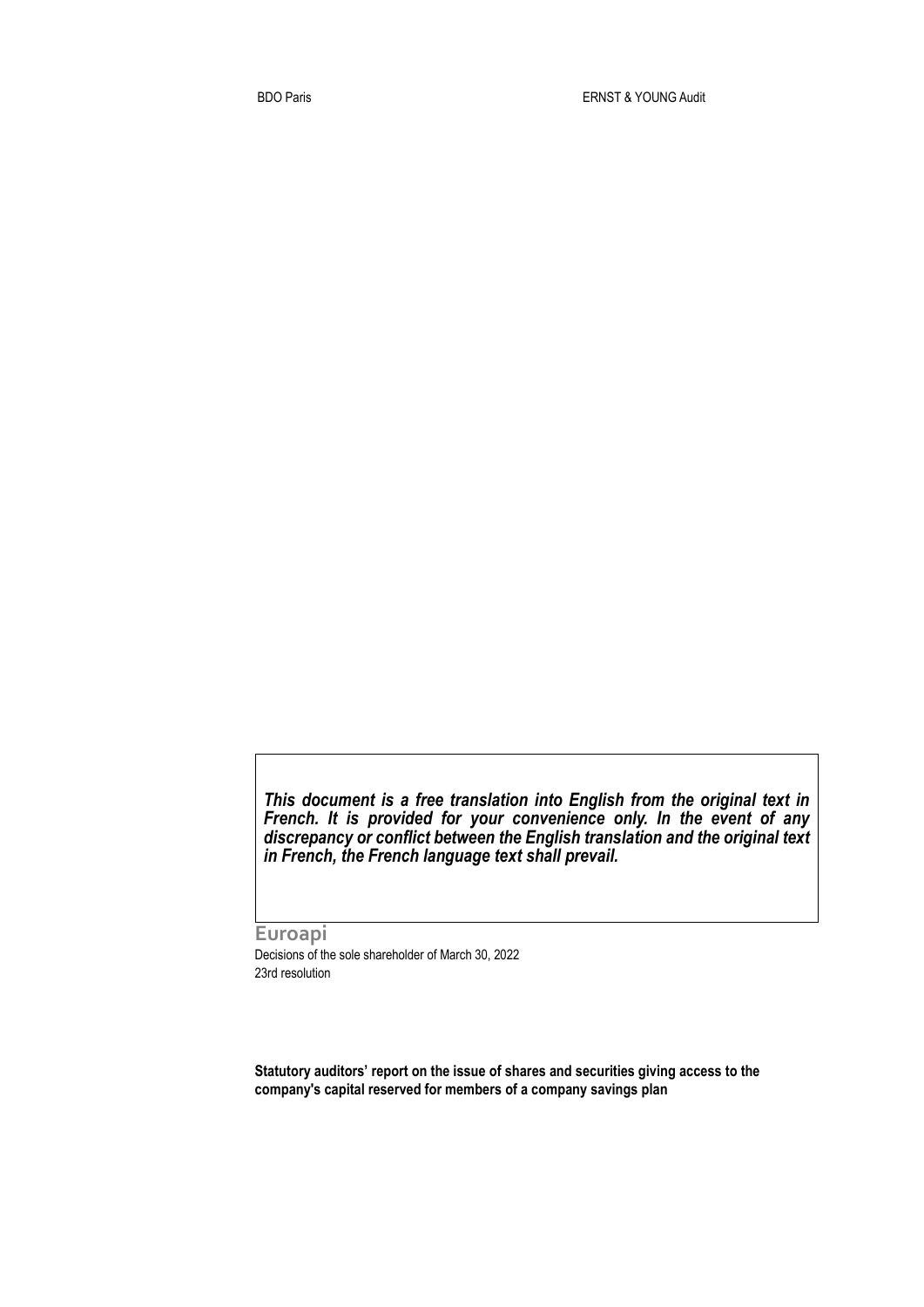## **BDO Paris**

43-47, avenue de la Grande Armée 75116 Paris A French S.A.S. with a share capital of EUR 3,000,000 480 307 131 R.C.S. Paris

Statutory Auditor Member of the Paris regional association of auditors (*compagnie régionale de Paris*)

**ERNST & YOUNG Audit** Tour First TSA 14444 92037 Paris-La Défense cedex A French S.A.S.with a variable share capital 344 366 315 R.C.S. Nanterre

Statutory Auditor Member of the Versailles and Center regional association of auditors (*compagnie régionale de Versailles et du Centre*)

**Euroapi** Decisions of the sole shareholder of March 30, 2022 23rd resolution

## **Statutory auditors' report on the issue of shares and securities giving access to the company's capital reserved for members of a company savings plan**

To the sole shareholder,

In our capacity as statutory auditors of your company and in compliance with articles L. 228-92 and L. 225-135 et seq. of the French Commercial Code, we hereby report to you on the proposed delegation to the Board of Directors (subject to the prior conversion of the company into a public limited company (*société anonyme*) with a Board of Directors, which is proposed to you in the 1st resolution) of the authority to decide on the issue of shares or securities giving access, by any means immediately and/or in the future, to shares or other equity securities of the company, whether existing or to be issued, with cancellation of preferential subscription rights reserved for eligible employees and corporate officers who are members of a company savings plan of the company and, where applicable, of French or foreign companies affiliated with it under the terms of Article L. 225- 180 of the French Commercial Code and Article L. 3344-1 of the French Labor Code, a transaction upon which you are called to vote.

This transaction is subject to your approval in accordance with the provisions of Articles L. 225-129-6 of the French Commercial Code and L. 3332-18 et seq. of the French Labor Code.

Your Chairman proposes, on the basis of his report and subject to the non-retroactive condition precedent of the effective admission of the company's shares to trading on the regulated market of Euronext in Paris, that you delegate to the Board of Directors, for a period of 26 months, the power to decide on whether to proceed with an issue and proposes to cancel your preferential subscription rights to the securities to be issued. If applicable, the Board shall determine the final terms and conditions of the issue.

The total nominal amount of the capital increases that may be carried out immediately or in the future may not exceed 1,880,000 euros and will be deducted from the overall ceiling referred to in the 18th resolution.

It is the Chairman's responsibility to prepare a report in accordance with Articles R. 225-113 et seq. of the French Commercial Code. Our responsibility is to express an opinion on the fairness of the financial information taken from the accounts, on the proposed cancellation of preferential subscription rights and on certain other information relating to the issue, given in this report.